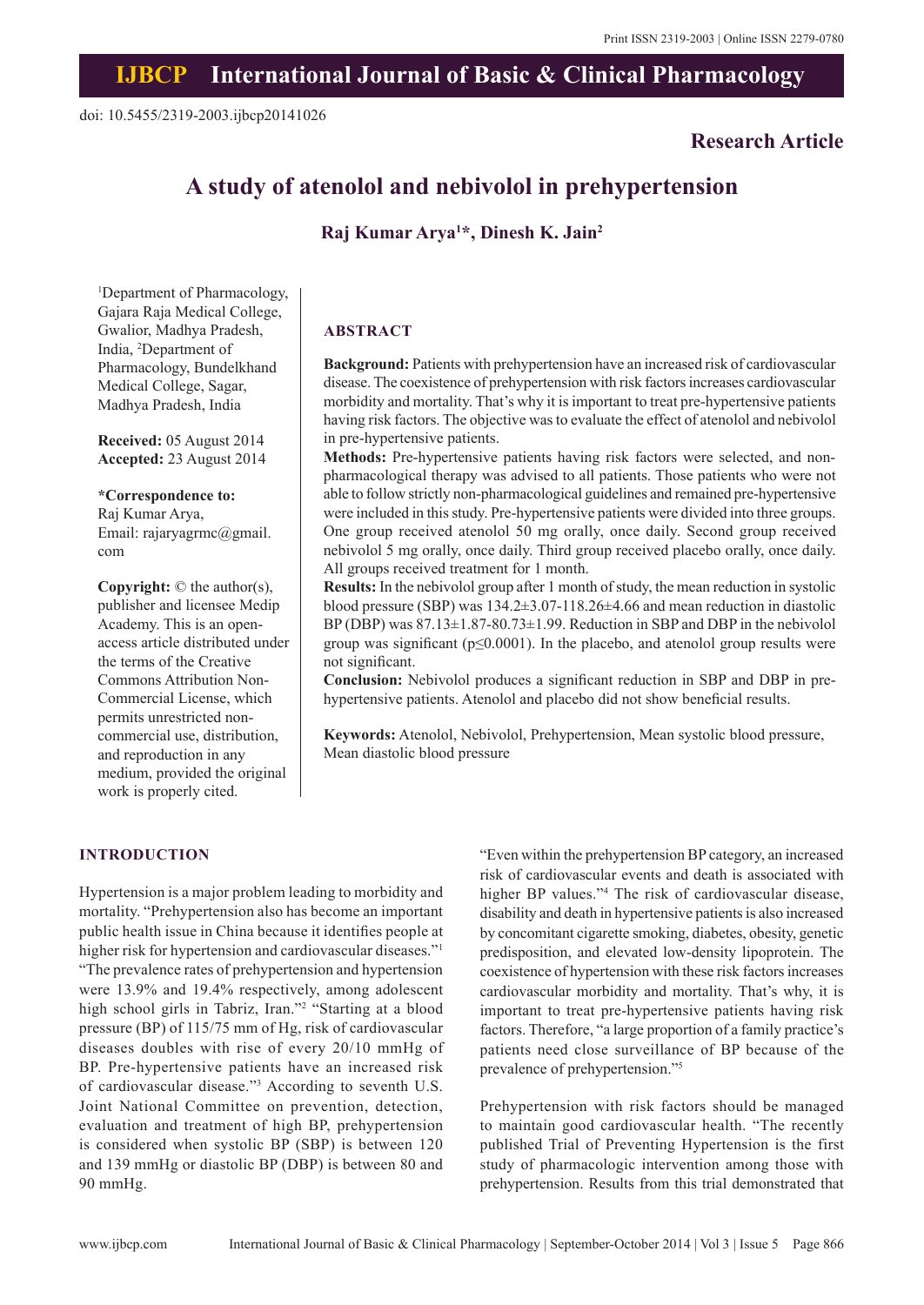angiotensin receptor blockers retard age-related BP increase in pre-hypertensive patients."6 "Another study revealed that early pharmacological intervention had strong beneficial effects on aortic elasticity in patients with prehypertension."7 The present study was planned with the objective to evaluate the effect of atenolol and nebivolol in pre-hypertensive patients.

## **METHODS**

The present study was undertaken in the Department of Pharmacology and Department of Medicine, S.S. Medical College and S.G.M. Hospital Rewa. The research protocol had the clearance of S.S. Medical College Rewa Ethics Committee. Written consents were obtained from all the participants.

Single blind placebo-controlled study is designed to evaluate the effect of atenolol and nebivolol on pre-hypertensive patients. Pre-hypertensive patients (SBP is between 120 and 139 mmHg or DBP is between 80 and 90 mmHg) having one or more risk factors (obesity, smoking, sedentary lifestyle, family history of cardiovascular problems) were selected from general out-patient department (OPD). These patients came in the hospital OPD for treatment of tropical disease. We did not select any patient who was taking treatment of non-tropical diseases. Non-pharmacological treatment was advised for 3 months to them. In non-pharmacological therapy, "Weight reduction; a diet rich in fruits, vegetables and low-fat dairy products with a reduced content of saturated and total fat; reduced dietary sodium intake, and regular physical activity (at least 30 mins/day, most days of the week) were advised in life style modification program."<sup>1</sup>

After completing lifestyle modification program of 3 months, BP was measured. Out of 146, 37 patients became normotensive. A total of 109 patients remained in prehypertensive group. They were not able to follow strictly non pharmacological guideline to control BP. This study included these 90 pre-hypertensive patients and remained 19 patients refused to take part in this study.

Ninety pre-hypertensive patients were divided into three groups, 30 patients in each group. To ensure randomness of division of 90 patients into three groups, we have adopted lottery method, irrespective of age, sex, and risk factor. One group received atenolol 50 mg orally once daily. Second group received nebivolol 5 mg orally once daily. Third group received placebo orally once daily. All groups received treatment for 1 month. At the end of the study, SBP and DBP of all the patients were taken. To know the significance of the observation, ANOVA test was used for calculations. Patient sex, age, and family history were recorded (Table 1). Any adverse effects during the treatment were noted. BP was recorded at baseline and after 1 month of treatment. There was no any funding source. Patients themselves purchased their medicine as advised. For placebo treatment, we provided blank capsules filled with glucose.

After completion of 1-month study, we advised all ninety pre-hypertensive patients to follow medical guideline to control BP strictly and visit the hospital OPD for routine BP monitoring.

#### **RESULTS**

In the placebo group, the mean SBP prior to treatment was 133.46±2.894, and 133.46±2.62, after 1 month of placebo therapy. The reduction in SBP was found to be statistically insignificant ( $p=0.6253$ ). The mean DBP in the placebo group prior to treatment was  $87\pm1.94$  and  $86.46\pm1.31$  after 1 month of placebo therapy. The reduction in DBP was found to be statistically insignificant (p=0.2122) (Tables 2 and 3).

In the atenolol group, the mean SBP prior to treatment was 134.13±3.19 and 132.6±3.11, after 1 month of atenolol therapy. The reduction in SBP was found to be statistically insignificant ( $p=0.652$ ). The mean DBP in atenolol group prior to treatment was 87±1.94 and 86.4±1.1, after 1 month of atenolol therapy. The reduction in DBP was found to be statistically insignificant (p=0.1474) Patients receiving atenolol showed an insignificant fall (p=0.652) in mean SBP (Table 2) and (p=0.1474) in mean DBP (Table 3) in pre-hypertensive patient. Atenolol and placebo drug did not reduce mean SBP and mean DBP significantly.

In the nebivolol group, the mean SBP prior to treatment was 134.2±3.07, and 118.26±4.66, after 1 month of nebivolol therapy. The reduction in SBP was found to be statistically significant (p=0.0001). The mean DBP in the nebivolol group prior to treatment was  $87.13 \pm 1.87$  and  $80.73 \pm 1.99$ , after 1 month of nebivolol therapy. The reduction in DBP was found to be statistically significant  $(p=0.0001)$ (Tables 2 and 3).

This study showed nebivolol is highly effective in the management of pre-hypertensive patients while atenolol is not effective in its management.

Mild side-effects in the patients taking atenolol and nebivolol were observed. Cold extremities, fatigue and sleep disturbances and weakness were the common side effects in all three groups. In the placebo group, 6% patients reported headache and 6% patients reported weakness. Remaining patients of the placebo group did not report any other complaints. In atenolol group, fatigue was observed in 6% patients, weakness was observed in 10% patients, and 12% patients reported a nightmare. In the nebivolol group, 6% patients reported sleep disturbances, and 6% patient reported headache, fatigue.

## **DISCUSSION**

"b-receptor antagonists generally do not reduce BP in patients with normal BP. However, these drugs lower BP in patients with hypertension".<sup>8</sup> In hypertension, release of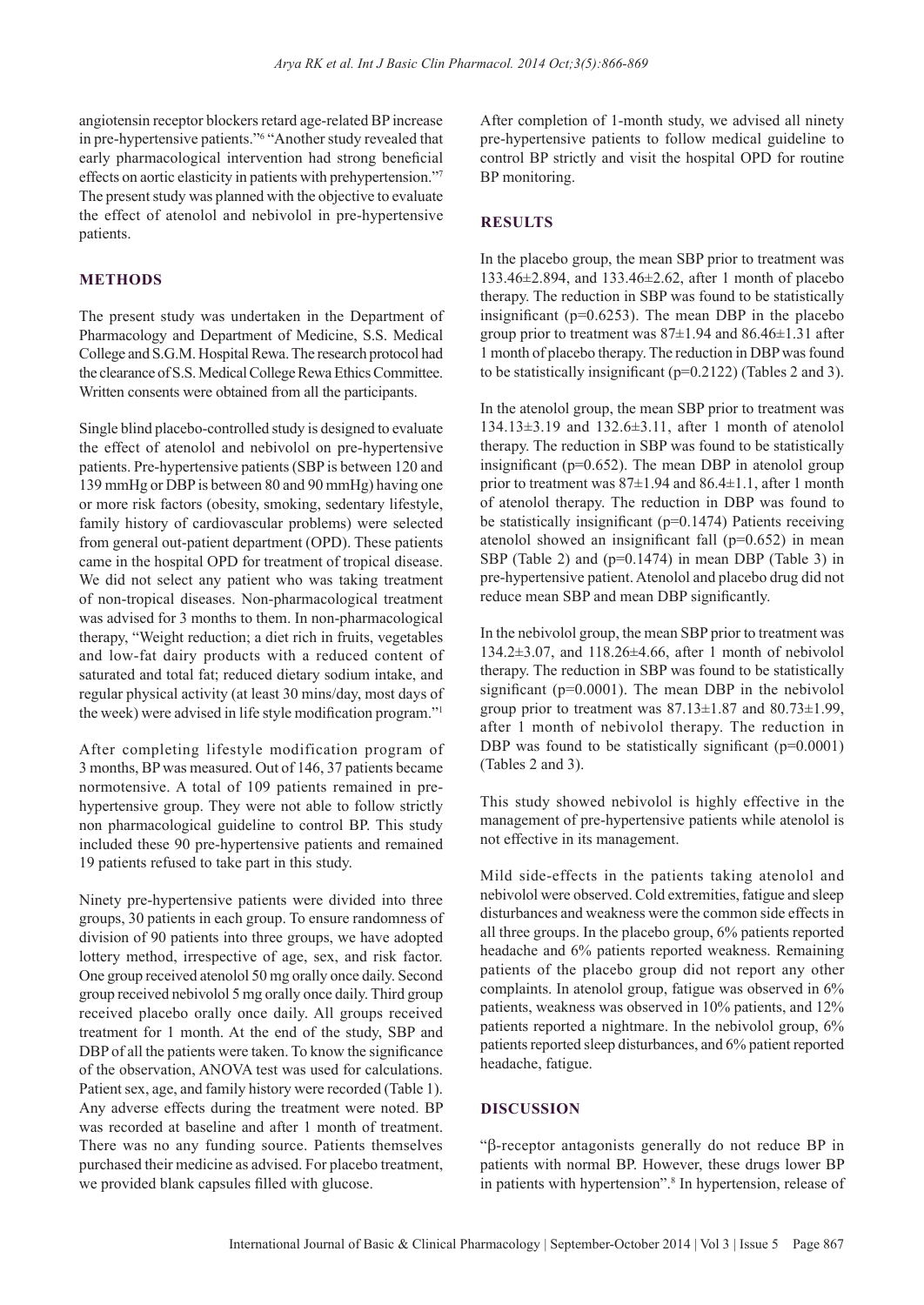| Age group<br>$\vert$ (years) | <b>Male</b> | Female | <b>Total</b><br>number | Non-pharmacological<br>therapy (cured-cases) |                | Non-pharmacological<br>therapy (failure-cases) |             |                |       |
|------------------------------|-------------|--------|------------------------|----------------------------------------------|----------------|------------------------------------------------|-------------|----------------|-------|
|                              |             |        |                        | <b>Male</b>                                  | <b>Female</b>  | Total                                          | <b>Male</b> | <b>Female</b>  | Total |
| $ 21-30$                     | 16          | 08     | 24                     | 08                                           | 07             | .5                                             | 08          | $\Omega$       | 09    |
| $ 31-40$                     | 45          | 20     | 65                     | 07                                           | 10             |                                                | 37          | $\overline{3}$ | 48    |
| $ 41-50$                     | 27          | 21     | 48                     | 0 <sub>2</sub>                               | 0 <sub>3</sub> | 0 <sub>5</sub>                                 | 20          |                | 43    |
| 51-61                        | 07          | 02     | 09                     | 00                                           | 00             | 00                                             | 07          | 02             | 09    |
| Total patients               | 95          | 51     | 146                    | 17                                           | 20             | 37                                             | 72          | 27             | 109   |

#### **Table 1: Distribution of cases managed by non‑pharmacological therapy.**

### **Table 2: Effect of drugs on SBP.**

| <b>Parameter</b>                                                                               | <b>Placebo</b> | <b>Atenolol Nebivolol</b>                          |        |
|------------------------------------------------------------------------------------------------|----------------|----------------------------------------------------|--------|
| <b>Baseline</b><br>$(mean \pm SD)$                                                             |                | $133.8\pm 2.89$ 134.13 $\pm 3.19$ 134.2 $\pm 3.07$ |        |
| After 1 month of $133.46 \pm 2.62$ $132.6 \pm 3.11$ $118.26 \pm 4.66$<br>$Rx$ (mean $\pm SD$ ) |                |                                                    |        |
| p value                                                                                        | 0.625          | 0.065                                              | 0.0001 |

Nebivolol showed a significant fall in SBP (p=0.0001) by using ANOVA test. SBP: Systolic blood pressure, SD: Standard deviation

#### **Table 3: Effect of drugs on DBP.**

| <b>Parameter</b>                                                   |                                                  |        | Placebo Atenolol Nebivolol             |  |  |  |
|--------------------------------------------------------------------|--------------------------------------------------|--------|----------------------------------------|--|--|--|
| Baseline (mean±SD)                                                 |                                                  |        | $87\pm1.94$ $87\pm1.94$ $87.13\pm1.87$ |  |  |  |
| After 1 month of<br>$Rx$ (mean $\pm SD$ )                          | $86.46 \pm 1.31$ $86.4 \pm 1.1$ $80.73 \pm 1.99$ |        |                                        |  |  |  |
| p value                                                            | 0.2122                                           | 0.1474 | 0.0001                                 |  |  |  |
| Nebuolal showed a significant fall in $\text{DRD}$ $(n-0.0001)$ by |                                                  |        |                                        |  |  |  |

Nebivolol showed a significant fall in DBP (p=0.0001) by using ANOVA test. DBP: Diastolic blood pressure, SD: Standard deviation

renin and norepinephrine is increased and  $\beta$ -blockers reduce release of renin and norepinephrine, which are suggested mechanism of antihypertensive action of  $\beta$  blockers. Atenolol is not effective in prehypertension. It suggests that in prehypertension, concentration of renin and norepinephrine is not increased in comparison to hypertension. Nebivolol is effective in prehypertension because "it has different hemodynamic profile, different from classic  $\beta$ -receptor antagonists such as atenolol, propranolol. It actually lowers arterial BP without depressing left ventricular function and reduces systemic vascular resistance."5 It also suggested "nebivolol reverses endothelial dysfunction"<sup>9</sup> and "it also activates vasorelaxation through activation of inositolphosphate metabolism and constitutive nitric oxide synthase activity in endothelial cells."10 In one study, "nebivolol caused vasodilatation, which was antagonized by N(G) monomethyl-L-arginine (LNMMA), whereas atenolol did not, suggesting that such a mechanism could also operate in human veins."11 Nebivolol relaxation is antagonized by inhibition of nitric oxide (NO) synthase by LNMMA, implicating the endothelial L-arginine/NO mechanism. It clarifies that this reduction in systemic vascular resistance is due to a direct vasorelaxant effect that is mediated by

NO. There are many studies for management of mild, moderate and severe hypertension. We studied management of prehypertension to reduce cardiovascular morbidity and mortality in earlier ages. Further studies are required for its clinical implications.

### **CONCLUSION**

Nebivolol produces a significant reduction in SBP and DBP in pre-hypertensive patients. Atenolol and placebo did not show beneficial results. Nebivolol actually lowers arterial BP without depressing left ventricular function and reduces systemic vascular resistance. It also suggested that nebivolol reverses endothelial dysfunction, and it also activates vasorelaxation through activation of inositol-phosphate metabolism and constitutive nitric oxide synthase activity in endothelial cell.

*Funding: No funding sources Conflict of interest: None declared Ethical approval: The study was approved by the Institutional Ethics Committee*

#### **REFERENCES**

- 1. Sit JW, Sijian L, Wong EM, Yanling Z, Ziping W, Jianqiang J, et al. Prevalence and risk factors associated with prehypertension: identification of foci for primary prevention of hypertension. J Cardiovasc Nurs. 2010;25(6):461-9.
- 2. Rafraf M, Gargari BP, Safaiyan A. Prevalence of prehypertension and hypertension among adolescent high school girls in Tabriz, Iran. Food Nutr Bull. 2010;31(3):461-5.
- 3. Saseen LL, Carter BL. Hypertension. In: Dipiro JT, Talbert RL, Yee GC, Matzke GR, Wells BG, Posey LM, editors. Pharmacotherapy. 6<sup>th</sup> Edition. New York: McGraw-Hill; 2005: 185-217.
- 4. Vasan RS, Larson MG, Leip EP, Evans JC, O'Donnell CJ, Kannel WB, et al. Impact of high-normal blood pressure on the risk of cardiovascular disease. N Engl J Med. 2001;345(18):1291-7.
- 5. Godwin M, Pike A, Kirby A, Jewer C, Murphy L. Prehypertension and hypertension in a primary care practice. Can Fam Physician. 2008;54(10):1418-23.
- 6. Papadopoulos DP, Makris TK, Papademetriou V. Is it time to treat prehypertension?. Hypertens Res. 2008;31(9):1681-6.
- 7. Celik T, Iyisoy A, Acikel C, Yuksel C, Celik M, Yaman H, et al. The comparative effects of metoprolol and perindopril